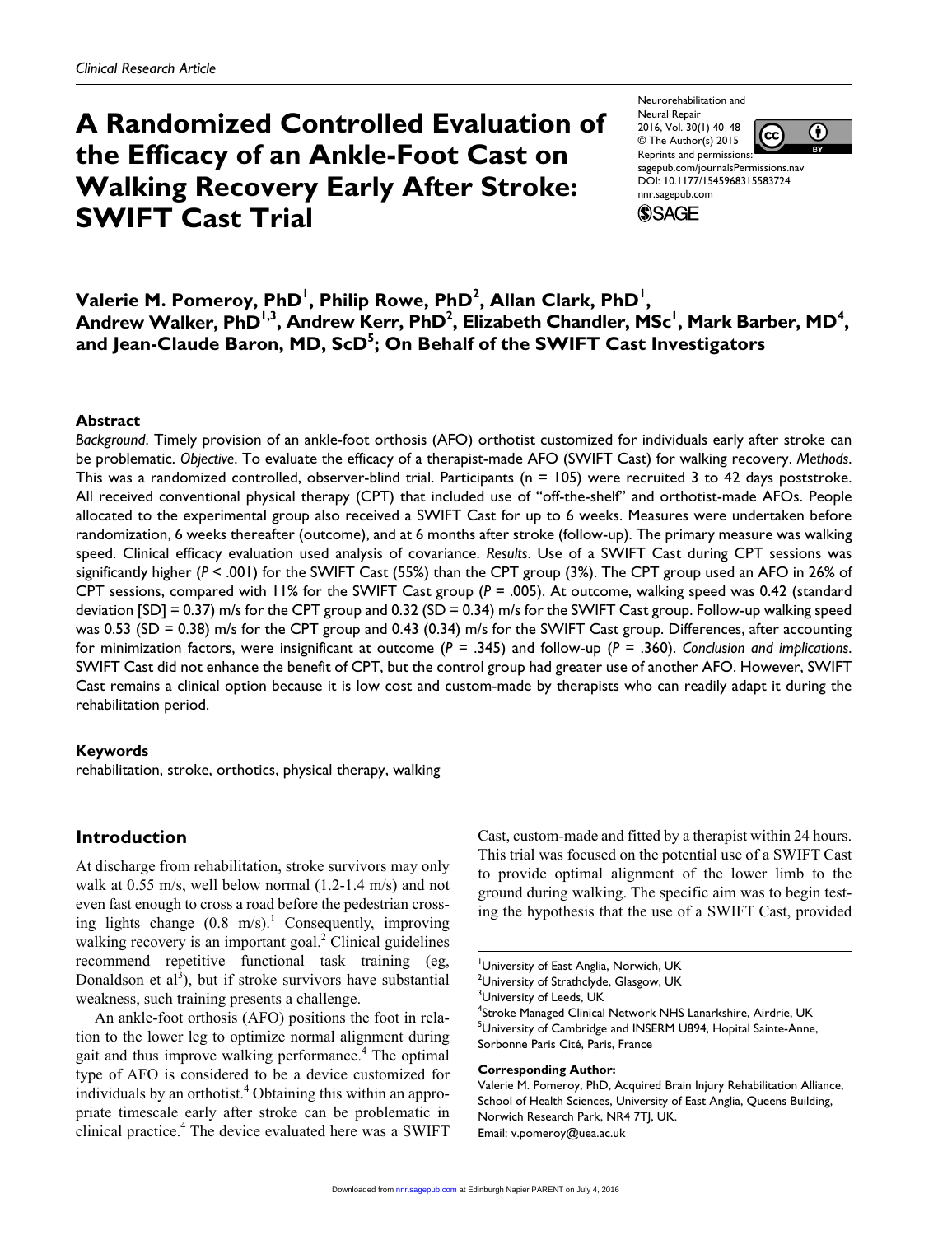as an adjunct to conventional physical therapy (CPT), enhances walking recovery early after stroke more than CPT alone. This trial embedded mechanistic investigation of (*a*) the biomechanical correlates of walking improvement in response to the 2 forms of therapy and (*b*) the potential use of baseline biomechanical characteristics and site of stroke lesion as prognostic indicators of response. Here we report the clinical efficacy investigation.<sup>5</sup> The investigation of the potential indicators of beneficial response and the underlying mechanisms of response to both experimental and control therapies will be communicated in additional reports.

## **Methods**

#### *Design*

This study was a randomized, controlled, observer-blind phase II trial. All outcome measures were evaluated at the end of the 6-week intervention phase and at 6 months after stroke. Participants did not wear the SWIFT Cast while measures were evaluated. Into this clinical trial were embedded investigations of (*a*) the biomechanical correlates of walking improvement in response to therapy and (*b*) potential use of baseline biomechanical characteristics and site of stroke lesion as prognostic indicators of response. The embedded biomechanical investigations used the same gait parameters used for the clinical efficacy investigation reported here. The embedded stroke lesion site investigation involved structural neuroimaging undertaken 3 to 8 weeks after stroke onset. These embedded investigations are to be reported in subsequent articles. The full protocol is as described in an earlier publication.<sup>5</sup>

## *Setting and Participants*

Recruitment was from 2 stroke rehabilitation services. Participants were 18+ years old; 3 to 42 days poststroke (infarct or hemorrhage); fit for rehabilitation; able to take 3 steps while supported by 2 people, but with (*a*) an abnormal initial floor contact and/or (*b*) impaired ability to take full body weight through the paretic lower limb in stance; had no contractures in, or loss of skin integrity over, the lower limb; and able to follow a 1-stage command.

## *Randomization*

Group allocation was ordered pretrial by an independent statistician. Minimization was used with (*a*) ability to walk independently, as assessed by the Functional Ambulation Category (FAC; higher = 3-5 and lower = 2 or less)<sup>6</sup>; (*b*) clinical assessment of primary motor cortex involvement in the stroke lesion (yes/no); and (*c*) clinical center (A/B). An

independent telephone randomization service concealed group allocation until after baseline measures.

#### *Interventions*

All participants received CPT (treatment as usual) that included interventions designed to enhance movement performance and functional ability (supplementary material). The experimental group also received a customized SWIFT Cast (supplementary material). During CPT, the SWIFT Cast was worn for walking retraining, and participants were asked to wear the SWIFT Cast for the whole of their waking day initially. As gait improved, daily use was adjusted appropriately.

Splinting techniques, including AFOs, were used in both clinical centers.<sup>3</sup> There were clinical concerns that if AFOs were not used in CPT, therapy would be suboptimal. The verbal agreement for this trial with the clinical therapists was that they would maintain their pretrial practice but that individuals allocated to the SWIFT Cast group would not receive another AFO during the intervention phase between baseline and outcome measurement time points (6 weeks). Research and clinical therapists met regularly and as needed throughout the trial to consider this. In addition, there were regular trial management meetings involving the research therapists, principle investigators, trial manager, and chief investigator. Influencing the routine interventions (CPT) provided by the clinical team was neither possible nor desirable. There are ethical and research governance frameworks that are designed to protect people from undue influence before and during their involvement in a trial.

## *Outcome Measures*

The primary outcome measure was walking speed. Secondary outcome measures were the following:  $FAC$ , Modified Rivermead Mobility Index (MRMI), $^7$  peak angular velocity of the knee,<sup>8</sup> gait symmetry, and angle of the tibia with the ground during walking. Participants did not wear either a SWIFT Cast or AFO during conduction of measures. The rationale was that a SWIFT Cast was designed to enhance recovery of motor control for walking and not to compensate for its loss.

#### *Sample Size*

It was estimated that with a sample size of 110, the trial had 80% power at 5% significance to detect a clinical improvement of 0.13 m/s for walking speed with a standard deviation (SD) of improvement of 0.24 m/s. With this sample size, a clinical improvement of 1.1 points on the FAC, assuming a SD of 2 points, could be detected. To allow for an attrition rate of approximately 10%, the target sample was 120 participants (60 in each group).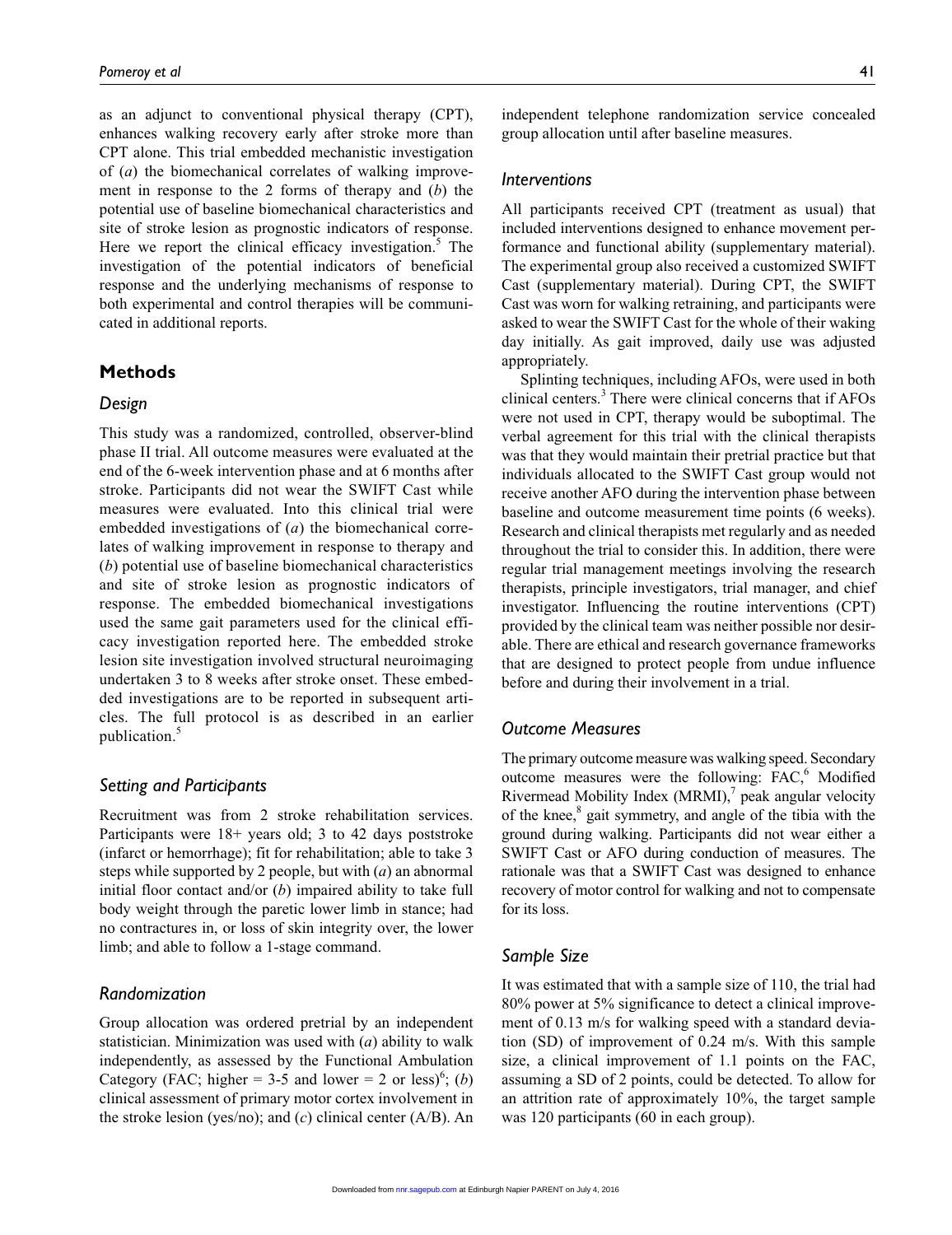### *Analyses*

All participants were analyzed according to the group to which they were randomly allocated. The clinical efficacy analysis was carried out using analysis of covariance adjusting for the baseline values and any imbalance in factors between the 2 groups. When the assumptions of analysis of covariance were not met, a *P* value and 95% confidence interval were estimated using a nonparametric bootstrap with 10 000 repetitions. All results were checked for sensitivity to missing data by imputing the data using iterative chain equations.

The total amount of CPT received was compared between the 2 treatment groups. To account for the inherent nonindependence of therapy sessions on the same individual, a random-effects model was used, with participant as the random effect. Fixed effects were the factors used to stratify randomization.

# *Trial Oversight*

A favorable ethical opinion was obtained from the National Research Ethics Service (reference 09/H0310/87). A Trial Steering Committee and a Data Monitoring Committee with independent chairs were convened. The Trial Steering Committee met 6 times and the Data Monitoring Committee 4 times to ensure good conduct of the trial and safety of participants and to monitor data collection. A Trial Management Group, including public and patient representatives, met regularly to monitor day-to-day running of the trial.

## *Serious Adverse Events*

Serious adverse events were recorded from baseline to follow-up.

# **Results**

## *Participant Flow*

Between October 20, 2010, and December 6, 2012, 2287 stroke survivors were screened (Figure 1). Of these, 2122 were ineligible, and 60 declined. Accordingly, 105 participants underwent baseline assessments and then were allocated randomly to either CPT  $(n = 54)$  or SWIFT Cast  $(n = 54)$ 51). Measures postintervention (outcome) were completed by 46 (90.2%) of the CPT and 45 (83.3%) of the SWIFT Cast group. At follow-up, the measures were completed by 42 (77.8%) CPT and 36 (82.4%) SWIFT Cast participants. Reasons for attrition are shown in Figure 1.

## *Baseline Characteristics*

Baseline characteristics were balanced across the groups (Table 1). In summary, participants were a mean (SD) of 20.9 (19.0) days after stroke, with a mean age 66.7 (14.5) years. The right side of the body was more paretic for 50.4% of participants. For both groups, the mean walking speed

was  $0.1$  (SD = 0.2) m/s and median FAC was 1.

## *Routine CPT Received*

In total, 895 sessions of CPT were provided (Table 2 and supplementary material; 487 for SWIFT Cast and 408 for CPT). The median (IQR) number of CPT sessions was 10  $(0-16)$  for the SWIFT Cast and 7  $(0-12)$  for the CPT group  $(P = .952)$ . There were also no differences between the groups for the total duration of sessions (minutes) with median (IQR) values of 235 (0-590) and 140 (0-350) for the SWIFT Cast and CPT groups respectively (*P* = .792).

There were no intergroup differences for the aims of therapy, gross positions of participants, or for 10 of the 11 specific interventions. As expected, there were significantly (*P* < .001) more sessions involving splinting techniques for the SWIFT Cast ( $n = 313$ ; 64.9%) than for the CPT group ( $n =$ 125; 31.4%) as a result of use of a SWIFT Cast. An AFO was used in more sessions ( $P = .005$ ) for the CPT ( $n = 104$ ; 26.1%) than for the SWIFT Cast group ( $n = 55$ ; 11.4%). The number of individuals using an AFO in at least 1 CPT session was 9 of 51 (17.6%) of the SWIFT Cast and 19 of 54 (35.2%) of the CPT group  $(P = .002)$ .

#### *Serious Adverse Events*

No serious adverse events met the criteria for reporting to the National Research Ethics Service.

#### *Primary Outcome*

At the primary time point (outcome), the mean (SD) walking speed (m/s) was 0.42 (0.37) for the CPT and 0.32 (0.34) for the SWIFT Cast group (Table 3). At follow-up, walking speed (m/s) had increased further to 0.53 (0.38) for the CPT and 0.43 (0.34) for the SWIFT Cast group. The intergroup difference was not significant at outcome  $(P = .345)$  or follow-up ( $P = .360$ ).

## *Secondary Outcomes*

At outcome (Tables 4 and 5), 65.1% of participants in the CPT and 61.3% of those in the SWIFT Cast group were able to walk 3 m independently compared with 24.1% and 19.6%, respectively, at baseline (Table 1). At follow-up, 75.7% of the CPT and 71.0% of the SWIFT Cast group were able to walk 3 m independently. The intergroup differences were not significant at outcome ( $P = .803$ ) or at follow-up ( $P = .715$ ).

At outcome, median FAC scores had improved to 4.0 from a baseline of 1.0 in both groups. For MRMI, the improvements were from mean  $(SD) = 25.0$  (8.4) to 33.95 (5.95) for the CPT and from 23.4 (7.5) to 32.65 (7.51) for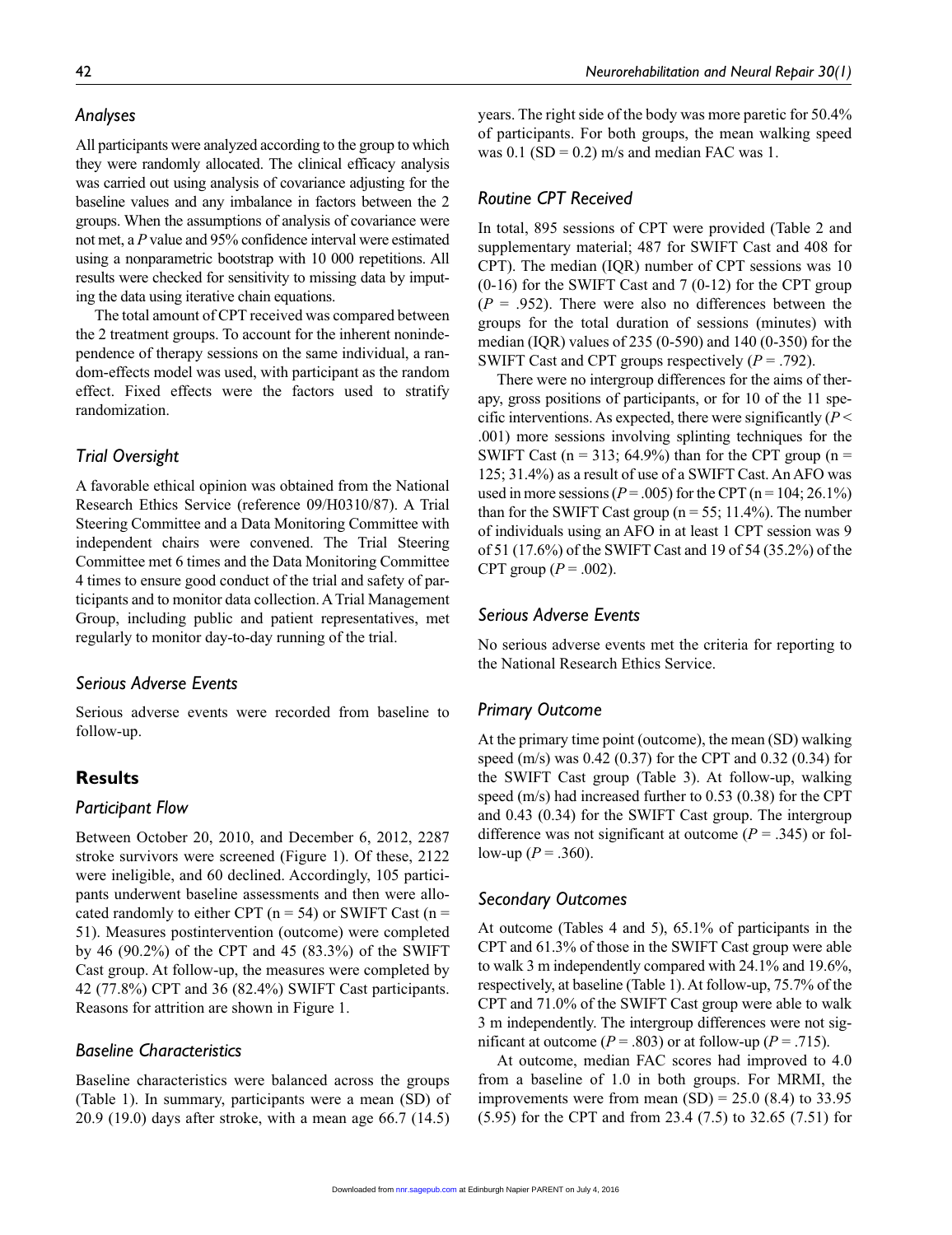

**Figure 1.** CONSORT flowchart.

the SWIFT Cast group. The intergroup differences were not statistically significant for either FAC (*P* = .822) or MRMI  $(P = .610)$ . At follow-up, median FAC scores remained at 4.0 for both groups. Further improvement was observed for MRMI at follow-up when the mean (SD) score for the CPT was 36.14 (5.11) and for the SWIFT Cast group was 35.75 (4.30). The intergroup differences at follow-up were not significant for either FAC  $(P = .257)$  or MRMI  $(P = .969)$ . There were no differences between groups for any other of the secondary outcomes at outcome or follow-up.

## **Discussion**

The results suggest that a SWIFT Cast used as an adjunct to CPT might not enhance walking recovery early after stroke. However, the use of AFOs in the CPT group was higher than expected from pretrial observations and discussion with clinical therapists. This potential confounder is discussed below. Considering the actual level of AFO use in the CPT group, the use of a SWIFT Cast early after stroke did not reduce recovery and, therefore, is possibly a clinical option for individuals early after stroke. Investigation of this possibility is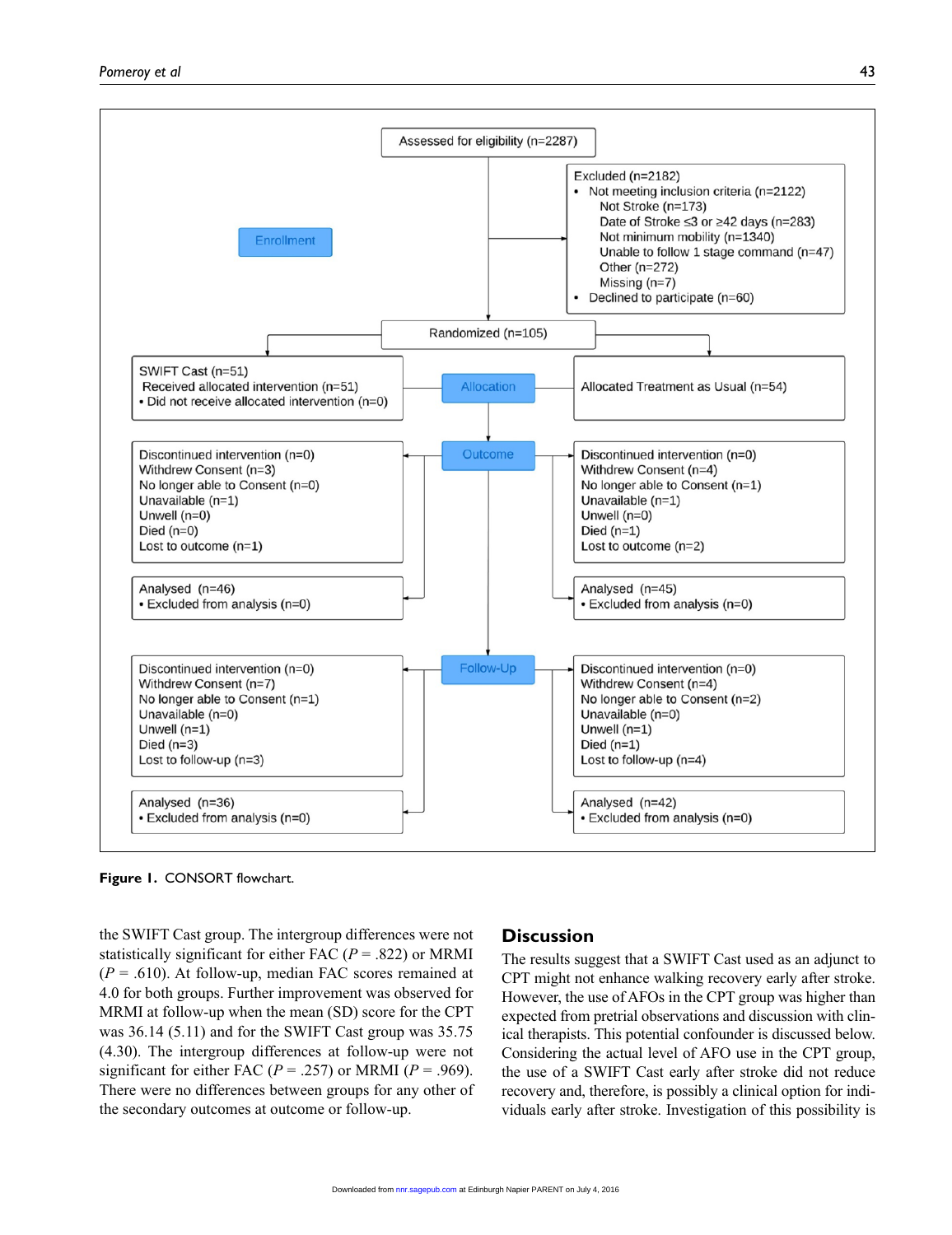| adie |
|------|
|------|

|                                                       | Group          |                       |  |  |
|-------------------------------------------------------|----------------|-----------------------|--|--|
| Participant Characteristics at Baseline. <sup>a</sup> | $CPT (n = 54)$ | SWIFT Cast $(n = 51)$ |  |  |
| Age (years)                                           | 64.2 (15.3)    | 69.1 (13.6)           |  |  |
| Time since stroke (days)                              | 19.5(11.3)     | 22.2(26.7)            |  |  |
| Lanarkshire site                                      | 33(61.1)       | 31(60.8)              |  |  |
| Male                                                  | 37 (68.5)      | 26(51.0)              |  |  |
| Type of stroke                                        |                |                       |  |  |
| Hemorrhage                                            | 8(14.8)        | 8(15.7)               |  |  |
| Infarct                                               | 45 (83.3)      | 41 (80.4)             |  |  |
| Missing<br>$\bullet$                                  | 1(1.9)         | 2(3.9)                |  |  |
| PMC involved in lesion                                | 27 (50.0)      | 24(47.1)              |  |  |
| Right paretic side                                    | 29 (53.7)      | 24(47.1)              |  |  |
| FAC high categorization                               | 15(27.8)       | 10(19.6)              |  |  |
| FAC median                                            | $1(0-3)$       | $1(0-2)$              |  |  |
| Walking speed (m/s)                                   | 0.1(0.2)       | 0.1(0.2)              |  |  |
| MRMI total score                                      | 25(8.4)        | 23.4(7.5)             |  |  |
| Peak knee velocity: nonparetic (degrees/s)            | 5.6(10.2)      | 4.6(9.4)              |  |  |
| Peak knee velocity: paretic (degrees/s)               | 4.5(8.4)       | 3.8(8.2)              |  |  |
| Able to walk 3 m independently                        |                |                       |  |  |
| No                                                    | 40 (74.1)      | 40 (78.4)             |  |  |
| Yes                                                   | 13(24.1)       | 10(19.6)              |  |  |
| Missing<br>$\bullet$                                  | 1(1.9)         | 1(2.0)                |  |  |
| Gait parameters $(n = 23)$                            |                |                       |  |  |
| Tibial angle to vertical (degrees) at                 |                |                       |  |  |
| Initial contact                                       | $-0.9(8.8)$    | $-1.6(8.7)$           |  |  |
| Foot flat                                             | 3.2(6.0)       | 4.4(6.3)              |  |  |
| Midstance                                             | 10.6(5.1)      | 10.6(3.7)             |  |  |
| Heel rise                                             | 28.8(3.9)      | 28.3(4.5)             |  |  |
| <b>Terminal contact</b>                               | 40.7(5.2)      | 40.8 (5.4)            |  |  |
| Midswing                                              | 26.1(7.0)      | 28.2(4.3)             |  |  |
| Ratio of stance times                                 | $-0.1(0.2)$    | $-0.1(0.2)$           |  |  |
| Ratio of step lengths                                 | 0.0(0.1)       | 0.0(0.1)              |  |  |
| Ratio of peak angular velocities                      | $-0.1(0.1)$    | 0.0(0.1)              |  |  |

Abbreviations: CPT, conventional physical therapy; FAC, Functional Ambulation Category; MRMI, Modified Rivermead Mobility Index; SD, standard deviation; IQR, interquartile range; PMC, primary motor cortex.

a Values are mean (SD), median (IQR), or n (%).

warranted especially as a SWIFT Cast is different from an off-the-shelf or orthotist-made AFO. It is made from different materials, might have different properties, is custom-made by therapists who can readily adapt it during the rehabilitation period, and costs less (Condie et  $al<sup>4</sup>$ ).

An obvious potential confounder in this trial is that significantly more people in the control group (35.2%) used an AFO during the CPT sessions than those in the SWIFT Cast group (17.6%). Awareness that AFO provision was part of routine CPT prompted the procedure by which clinical therapists agreed verbally to maintain their pretrial practice for the control group during the data collection period in consideration of the clinical uncertainty principle and genuine equipoise. Moreover, in keeping with best research practice and as stated in the ethical application and information

given to participants, it was important to minimize the influence of research on routine clinical practice. It was anticipated from pretrial observation, conversations with clinical therapists, and research evidence<sup>9</sup> that AFOs were used infrequently. To monitor the use of AFOs throughout the data collection period, the clinical and research therapists talked frequently. Despite these expectations and precautions, clinical provision of AFOs could be a confounding factor. Curiously, routine CPT also included use of a SWIFT Cast in 2.6% of the sessions provided for people in the control group, suggesting clerical error or that clinical therapists were "trying out" devices. In one clinical center, we were aware that the use of AFOs in CPT had probably increased and that this was related to production of some clinical guidelines. $10$  Interestingly, the strength of research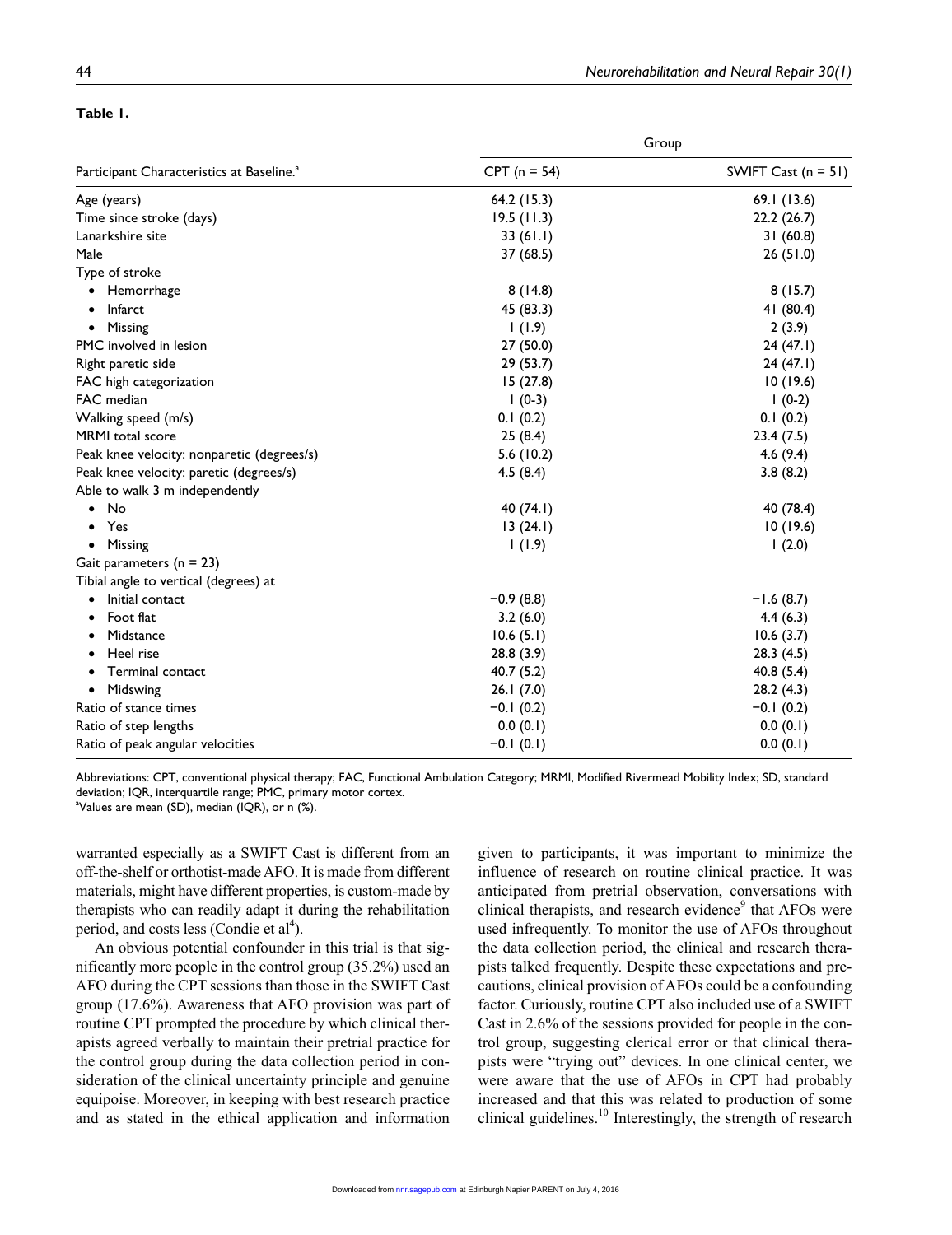| Between-Group Comparison                                                   | $CPT (n = 54)$ | SWIFT $(n = 51)$ | Odds Ratio (95% Cls)    | P Value           |
|----------------------------------------------------------------------------|----------------|------------------|-------------------------|-------------------|
| Number of sessions                                                         |                |                  |                         |                   |
| Total                                                                      | 408            | 487              |                         |                   |
| Median (IQR) per participant                                               | 7(0.12)        | 10(0.16)         |                         | .0952             |
| Time duration (minutes)                                                    |                |                  |                         |                   |
| Total duration, median (IQR)                                               | $140(0-350)$   | 235 (0-590)      |                         | .792              |
| Mean (SD) duration per participant session                                 | 33.23 (15.54)  | 39.06 (16.44)    |                         | .289 <sup>a</sup> |
| Splinting techniques used                                                  |                |                  |                         |                   |
| Number (percentage of total) of sessions involving<br>splinting techniques | 313 (64.9%)    | 125(31.4%)       | $0.06$ (0.02, 0.22)     | 5.001             |
| Strapping, number (%) of sessions                                          | 13(3.3%)       | $5(1.0\%)$       | 6.53 $(0.40, 106.60)^b$ | .188              |
| Ankle foot orthosis (AFO), number (%)                                      | 104(26.1%)     | 55 (11.4%)       | 10.36 (1.99, 53.95)     | .005              |
| SWIFT Cast, number (%)                                                     | 10(2.6%)       | 264 (54.9%)      | $0.00$ (0.00, 0.02)     | 5001              |
| Participants used AFO, at least 1 session, number<br>$(\%)$                | 19 (35.2%)     | 9(17.6%)         | 0.31(0.12,0.83)         | .020              |
| Participants used SWIFT Cast, at least 1 session,<br>number $(\%)$         | 7 (13%)        | 32 (62.8%)       | 12.64 (4.49, 35.58)     |                   |
| Between-center comparison of sessions                                      | Centre A       | Centre B         |                         |                   |
| Any splinting techniques, number (%)                                       | 272 of 538     | 166 of 342       | 0.89(0.18, 4.36)        | .887              |
| Use of an AFO, number (%)                                                  | 92 of 538      | 67 of 342        | 3.03 $(0.39, 23.31)^b$  | .288              |
|                                                                            | (17.1%)        | (19.6%)          |                         |                   |

Abbreviations: IQR, interquartile range; SD, standard deviation.

<sup>a</sup>Estimated from a random-effect linear regression model with participant as the random effect adjusting for factors used to stratify the randomization. To account for the nonnormality of the residuals a nonparametric bootstrap, with clustering variable as the participants, with 1000 repetitions, was used to estimate the *P* value and confidence interval.

bEstimated from a random-effect logistic regression model with participant as the random effect adjusting for factors used to stratify the randomization.

|           | CPT, Mean (SD)<br>(Outcome, n = 45;<br>Follow-up, $n = 42$ ) | SWIFT Cast, Mean<br>(SD) (Outcome, n = 46;<br>Follow-up, $n = 36$ ) | <b>Effect Size</b><br>(95% CI) | P Value | <b>Adjusted Effect</b><br>Size (95% CI) | P Value |
|-----------|--------------------------------------------------------------|---------------------------------------------------------------------|--------------------------------|---------|-----------------------------------------|---------|
| Observed  |                                                              |                                                                     |                                |         |                                         |         |
| Outcome   | 0.42(0.37)                                                   | 0.32(0.34)                                                          | $-0.06$ ( $-0.20,0.07$ )       | .345    | $-0.06$ ( $-0.19$ , 0.08)               | .350    |
| Follow-up | 0.53(0.38)                                                   | 0.43(0.34)                                                          | $-0.08$ ( $-0.23$ , 0.09)      | .360    | $-0.08$ ( $-0.24$ , 0.09)               | .315    |
| Imputed   |                                                              |                                                                     |                                |         |                                         |         |
| Outcome   |                                                              |                                                                     | $-0.07$ ( $-0.21$ , 0.08)      | .369    | $-0.07$ ( $-0.21$ , 0.07)               | .340    |
| Follow-up |                                                              |                                                                     | $-0.07$ (-0.24, 0.11)          | .458    | $-0.07$ ( $-0.24$ , 0.11)               | .430    |

**Table 3.** Walking Speed (m/s; primary outcome) at Outcome and Follow-up.

Abbreviations: CPT, conventional physical therapy; SD, standard deviation; 95% CI, 95% confidence interval.

evidence for the use of AFOs early after stroke did not increase from the pretrial situation. Indeed, the clinical guidelines recommendation used C-grade evidence for "where the aim of treatment is to have an immediate improvement on walking speed, efficiency or gait pattern or weight bearing during stance, patients should be assessed for suitability for an AFO by an appropriately qualified health professional."<sup>10</sup> Unfortunately, numerical data about AFO use during CPT sessions was only available to the trial team after hard-lock of the database. In both centers, it is possible that involvement in the trial increased clinical awareness of AFOs. With hindsight, it would have been

beneficial to record use of AFOs in CPT before data collection began and to have applied to the ethical committee to enable us to undertake online monitoring of clinical practice and identify any variance from pretrial use of AFOs. Whether or not we would have been granted approval for such a request is unknown.

A systematic review identified only one previous randomized trial investigating the use of an AFO/cast in the first 3 months after stroke. $^{11}$  Our systematic search did not identify any subsequent randomized trials. The earlier trial also found no difference in walking speed (effect size  $= 0.00$ )  $[-0.08, 0.08]$ <sup>9,11</sup> but did report a highly significant increase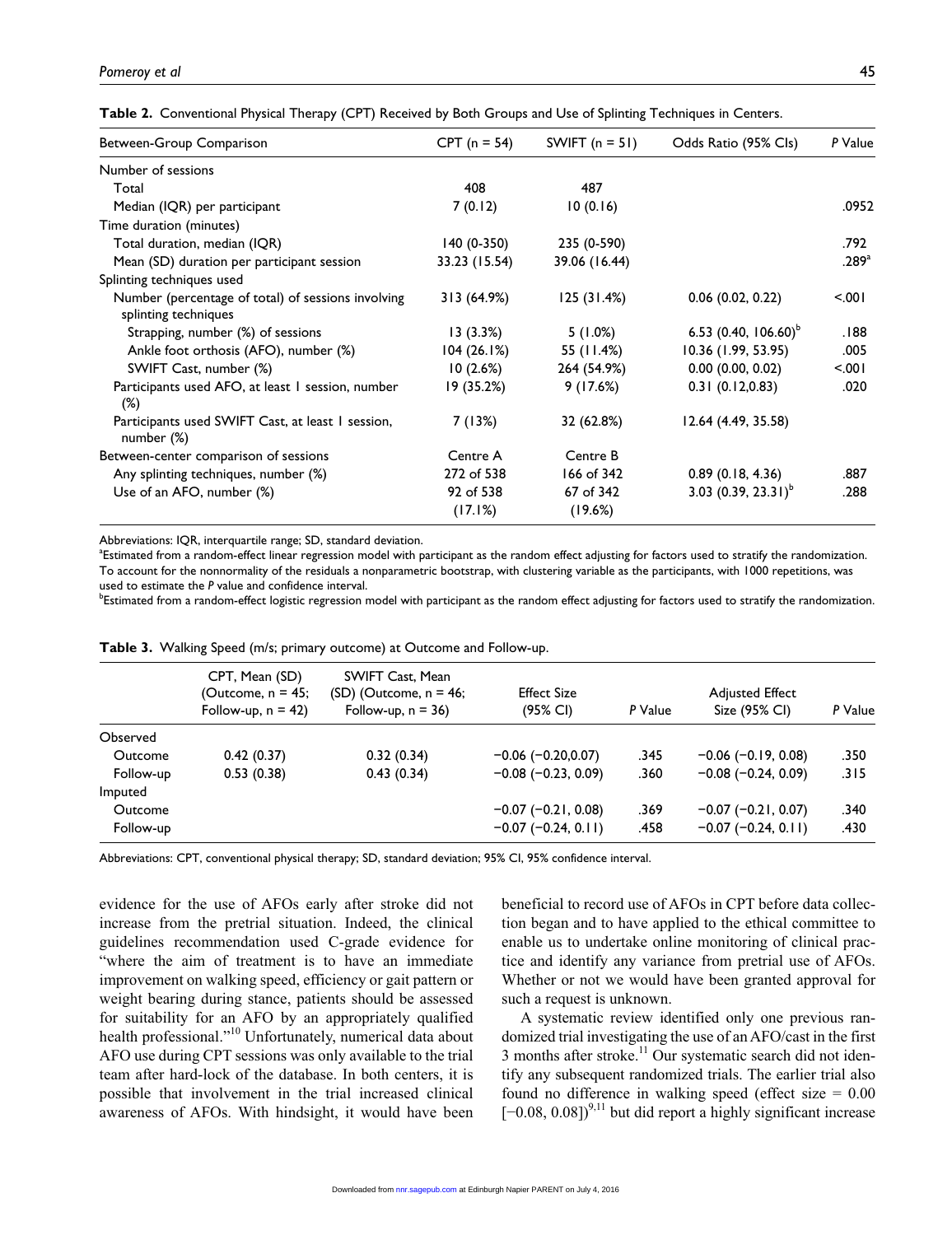|                                                   | $CPT (n = 45)$          | <b>SWIFT Cast</b><br>$(n = 46)$ | <b>Effect Size</b><br>(95% CI) | P Value | <b>Adjusted Effect</b><br>Size (95% CI) | P Value |
|---------------------------------------------------|-------------------------|---------------------------------|--------------------------------|---------|-----------------------------------------|---------|
| <b>FAC</b>                                        | $4.0(3.0-4.0)$          | $4.0(2.0-4.0)$                  |                                | .822    |                                         |         |
| <b>MRMI</b>                                       | 33.93 (5.95)            | 32.65(7.51)                     | $-0.69$ (-3.38, 1.96)          | .610    | $-0.71$ ( $-2.95$ , 1.58)               | .539    |
| Peak knee velocity, nonparetic<br>$(degrees/s)^b$ | 24.58 (36.40)           | 27.75 (54.62)                   | $4.22$ (-13.12, 23.11)         | .647    |                                         |         |
| Peak knee velocity, paretic<br>$(degrees/s)^{b}$  | 21.93(45.21)            | 19.60 (38.54)                   | $-1.29$ (-19.61, 14.81)        | .884    |                                         |         |
| Able to walk                                      | $28/43^{\circ}$ (65.12) | $27/44^{\circ}$ (61.36)         | 0.89(0.37, 2.18)               | .803    |                                         |         |
| Tibial angle to vertical at                       |                         |                                 |                                |         |                                         |         |
| • Initial contact                                 | $-8.26(6.13)$           | $-6.83(6.7)$                    | $1.10 (-2.10, 4.29)$           | .494    |                                         |         |
| $\bullet$ Foot flat                               | $-1.16(5.55)$           | $-1.35(4.87)$                   | $-0.55$ ( $-3.35$ , 2.24)      | .692    |                                         |         |
| • Midstance                                       | 8.54(5.33)              | 7.83(4.52)                      | $-0.89$ (-3.59, 1.81)          | .509    |                                         |         |
| • Heel rise                                       | 27.42 (5.43)            | 26.22(6.13)                     | $-1.59$ (-4.47, 1.28)          | .272    |                                         |         |
| • Terminal contact                                | 40.59 (8.34)            | 38.14 (8.77)                    | $-2.62$ (-6.93, 1.69)          | .228    |                                         |         |
| Midswing<br>$\bullet$                             | 21.08 (8.39)            | 20.68(8)                        | $-0.41$ (-4.07, 3.24)          | ا 82.   |                                         |         |
| Ratio of stance times <sup>a</sup>                | $-0.17(0.19)$           | $-0.17(0.16)$                   |                                | .506    |                                         |         |
| Ratio of step lengths <sup>d</sup>                | $-0.02(0.05)$           | $-0.03(0.12)$                   |                                | .264    |                                         |         |
| Ratio peak angular velocities                     | 0(0.11)                 | $-0.04(0.18)$                   |                                | .943    |                                         |         |

#### Table 4. Secondary Measures at Outcome.<sup>a</sup>

Abbreviations: CPT, conventional physical therapy; FAC, Functional Ambulation Category; MRMI, Modified Rivermead Mobility Index; SD, standard deviation; IQR, interquartile range.

a Values are mean (SD), median (IQR), or number (%).

**Bootstrap used because of nonnormality of residuals.** 

<sup>c</sup>Missing walking data for 2 participants.

<sup>d</sup>Based on Mann-Whitney test of absolute value treating those unable to walk as the largest values; mean (SD) refer only to those able to walk.

|                                                            | CPT, Mean (SD),<br>$n = 42$ | SWIFT Cast, Mean<br>$(SD)$ , n = 36 | <b>Effect Size</b><br>(95% CI) | P Value | <b>Adjusted Effect</b><br>Size (95% CI) | P Value |
|------------------------------------------------------------|-----------------------------|-------------------------------------|--------------------------------|---------|-----------------------------------------|---------|
| <b>FAC</b>                                                 | 4.00 (4.00-5.00)            | 4.00 (4.00-5.00)                    |                                | .257    |                                         |         |
| <b>MRMI</b>                                                | 36.14(5.11)                 | 35.74 (4.30)                        | $-0.04$ ( $-2.01, 1.84$ )      | .969    | $-0.16$ ( $-1.95, 1.66$ )               | .860    |
| Peak knee velocity,<br>nonparetic (degrees/s) <sup>b</sup> | 27.29 (41.62)               | 32.67 (51.89)                       | $5.02$ (-19.15,27.97)          | .674    |                                         |         |
| Peak knee velocity,<br>paretic (degrees/s) <sup>b</sup>    | 23.33 (34.34)               | 24.20 (45.62)                       | $1.06$ (-18.73,20.38)          | .915    |                                         |         |
| Able to walk                                               | 28/37 (75.68)               | 22/31 (70.97)                       | 0.82(0.27, 2.43)               | .715    |                                         |         |
| Tibial angle at                                            |                             |                                     |                                |         |                                         |         |
| Initial contact                                            | $-10.78(4.91)$              | $-8.55(5.98)$                       | $2.45 (-0.41, 5.31)$           | .092    |                                         |         |
| • Foot flat <sup>b</sup>                                   | $-3.59(5.14)$               | $-2.36(4.64)$                       | $1.27 (-1.58, 4.06)$           | .379    |                                         |         |
| Midstance<br>$\bullet$                                     | 6.48(5.04)                  | 8.2(5.33)                           | $1.97 (-1.13, 5.06)$           | .208    |                                         |         |
| $\bullet$ Heel rise <sup>b</sup>                           | 26.47 (6.12)                | 27.7(6.18)                          | $0.88 (-2.71, 4.50)$           | .630    |                                         |         |
| • Terminal contact <sup>b</sup>                            | 40.76 (8.19)                | 41.53 (8.45)                        | $0.71 (-3.93, 5.35)$           | .764    |                                         |         |
| • Midswing $b$                                             | 20.00 (8.74)                | 21.31(5.67)                         | $0.87 (-2.68, 4.80)$           | .647    |                                         |         |
| Ratio of stance times <sup>b</sup>                         | $-0.03(0.07)$               | $-0.04(0.04)$                       |                                | .879    |                                         |         |
| Ratio of step lengths                                      | $-0.02(0.14)$               | $-0.00(0.13)$                       |                                | .909    |                                         |         |
| Ratio of peak angular<br>velocities                        | $-0.11(0.20)$               | $-0.18(0.16)$                       |                                | .499    |                                         |         |

#### Table 5. Secondary Measures at Follow-up.<sup>a</sup>

Abbreviations: CPT, conventional physical therapy; FAC, Functional Ambulation Category; MRMI, Modified Rivermead Mobility Index; SD, standard deviation; IQR, interquartile range.

a Values are mean (SD), median (IQR), or number (%).

 $^{\rm b}$ Bootstrap used because of nonnormality of residuals; mean (SD) refer only to those able to walk.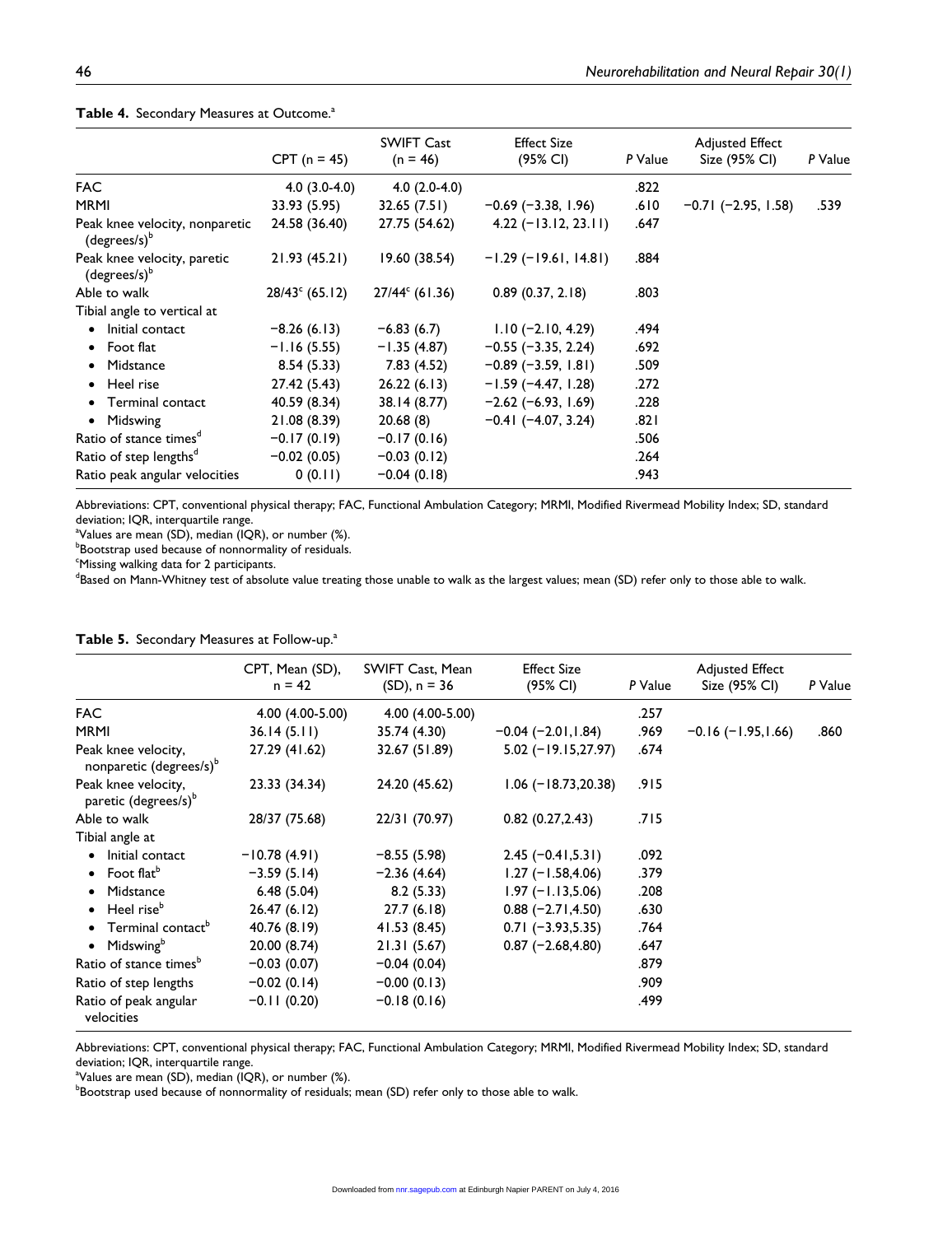$(P = .0001)$  in FAC score from a median of 1 (1-1) to 2  $(1-2)$ .<sup>12</sup> However, the earlier trial had a greater risk of potential bias than the one reported here for the following reasons: randomization was not to group but to the order of each individual using an AFO once the control walk (without AFO) had been made; observers were not masked to conditions because participants used the AFO during testing sessions; and an independent randomization service was not used. For the present trial, bias protection was also provided by adhering to the intention-to-treat principle and reporting all planned outcomes. This trial evaluated a highly visible SWIFT Cast; therefore, it was not possible to mask research therapists, participants, or clinical staff to the allocated intervention.

The 2 trials also differed in regard to the purpose of the devices and their use during outcome measures. The earlier trial evaluated the immediate effects on walking of an offthe-shelf plastic AFO to compensate for motor impairment, $^{12}$  whereas the present trial evaluated the potential restorative effect on motor function of using an individually fitted SWIFT Cast over a 6-week period. It is possible that had measurements been collected while wearing a SWIFT Cast, walking improvement could have been detected. However, that was not the focus of the present trial because (*a*) it is already known that the immediate effects are positive both early and later after stroke<sup>11</sup> and (*b*) the focus of rehabilitation in the first 3 months after stroke is to restore function rather than compensate for its loss. $^{13}$ 

There is a possibility of differential response for subgroups of stroke survivors to the same intervention. For example, robotic gait training may be better than routine therapy for people early after stroke (mean 20 days) if they have low ability to voluntarily contract paretic muscle but not if they have high ability.<sup>14</sup> This possibility is being tested through the indicators of response analysis of the embedded study of the present trial.<sup>5</sup>

That the present trial found no difference between the groups does not generalize to all types of AFOs. For example, stroke survivors walked further and negotiated stairs faster using a dynamic AFO than a carbon-composite AFO.15 It is possible, therefore, that an AFO custom-made by an orthotist for individuals early after stroke would restore motor function to a higher level than CPT alone. This hypothesis requires testing.

Another possible influence on these results is that insufficient walking training was undertaken to utilize better biomechanical alignment enabled by the SWIFT Cast. Intensity of training is known to be an important principle of neural plasticity, $^{16}$  and there could be a critical threshold for efficacy.17 Both groups in this trial received essentially the same amount of CPT and walking training. Further investigation could determine the critical threshold for the number of stepping repetitions during walking wearing a SWIFT Cast.

The sample size for this trial was estimated by a power calculation informed by data from a group of similar stroke

survivors receiving the same CPT as in this trial.<sup>18</sup> However, the actual sample size was less than planned: 105 of 120 participants (87.5%). Published reports of earlier trials of lower-limb interventions early after stroke are scarce,<sup>19</sup> which hinders direct comparison, but recruitment compares well with the finding that 78% of funded trials recruit to 80% of their target.<sup>20</sup>

An important strength of the trial reported here is that, on average, participants were recruited 20.8 days after stroke. Early rehabilitation is recommended because of potential for brain reorganization.<sup>20</sup> In clinical practice, the majority of rehabilitation is provided in this time period, and yet most rehabilitation trials are conducted later in recovery.<sup>19</sup>

#### **Acknowledgments**

We thank all the stroke survivors, clinical services, and imaging facilities who agreed to participate in this research. This trial was designed, conducted, and analyzed as a Norwich CTU trial. We are grateful to the SWIFT Cast Investigators for their invaluable contributions to the trial—namely, Lindsay Anderson, Dr Myrto-Despoina Dounavi, Leo Earl, Dr Sheila Gregory, Claire Havis, Dr Simon Horton, P. Simon Jones, Dr Konstantinos Kaliarntas, Dr Niamh Kennedy, Dr Kathleen Lane, David Legg, Siva T. Marrapu, Emma McColl, Hannah Moran, Hannah Schutt, Jessica Smith, and U. Chris Ugboule. Additional thanks to all the research support staff, the rehabilitation teams, and the MRI teams in the NHS Trusts in which this research was located. Grateful thanks to members of the Trial Steering Committee, the Data Monitoring Committee, and the Trial Management Group.

#### **Authors' Note**

Clinical trial registration information: Controlled Clinical Trials, ISRCTN 39201286, [http://www.controlled-trials.com/ISRCTN](http://www.controlled-trials.com/ISRCTN39201286/39201286) [39201286/39201286.](http://www.controlled-trials.com/ISRCTN39201286/39201286)

#### **Declaration of Conflicting Interests**

The author(s) declared no potential conflicts of interest with respect to the research, authorship, and/or publication of this article.

#### **Funding**

The author(s) disclosed receipt of the following financial support for the research, authorship, and/or publication of this article: This project was supported by the Efficacy and Mechanism Evaluation (EME) Programme, an MRC and NIHR partnership. The EME Programme is funded by the MRC and NIHR, with contributions from the CSO in Scotland and NISCHR in Wales and the HSC R&D Division, Public Health Agency in Northern Ireland. The views expressed in this publication are those of the authors and not necessarily those of the MRC, NHS, NIHR, or the Department of Health.

#### **Supplementary Material**

Supplementary material for this article is available on the *Neurorehabilitation & Neural Repair* website at [http://nnr.](http://nnr.sagepub.com/content/by/supplemental-data) [sagepub.com/content/by/supplemental-data](http://nnr.sagepub.com/content/by/supplemental-data).